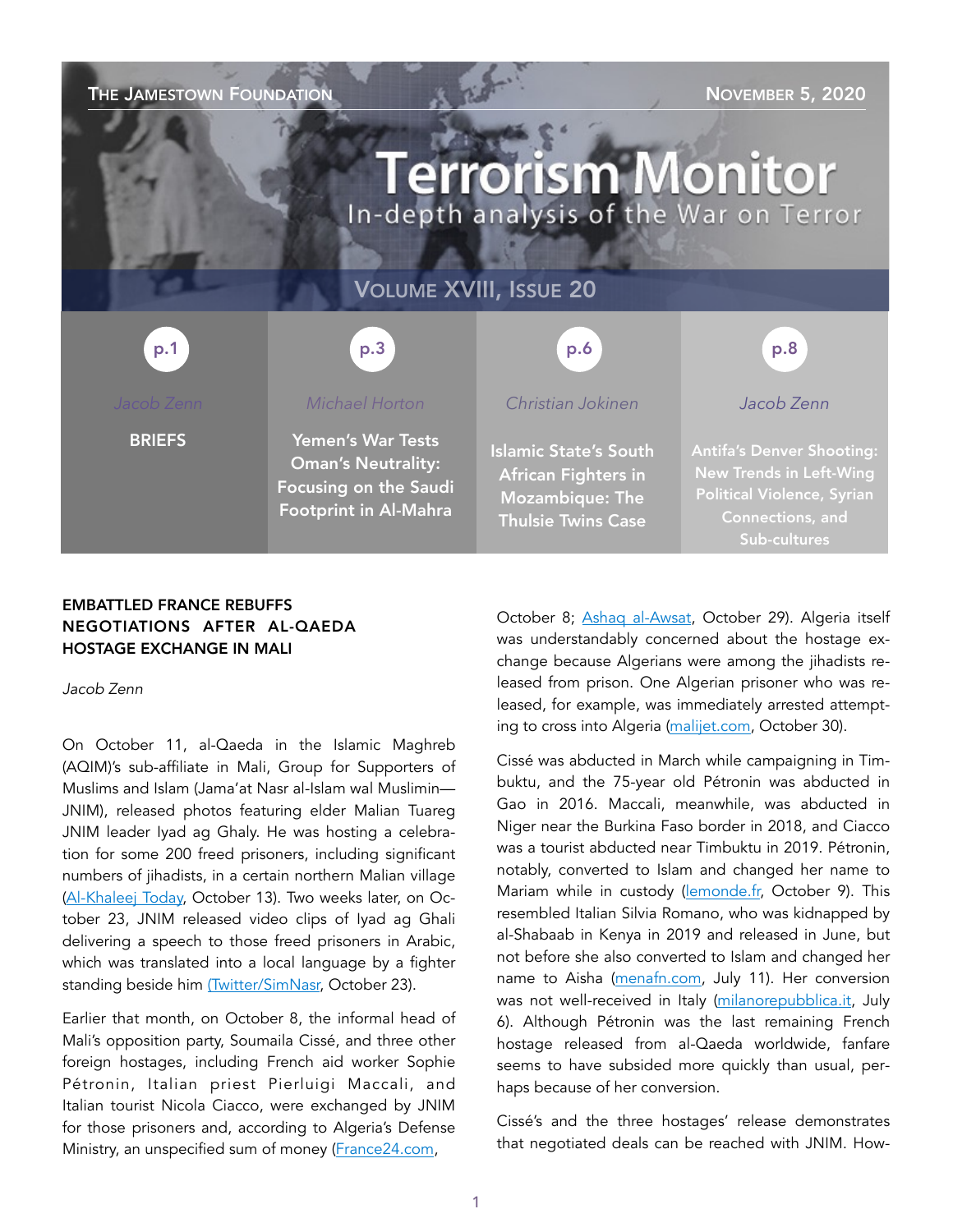ever, France's foreign minister, Jean-Yves Le Drian, ruled out further dialogue with JNIM on his first visit to Mali since the hostage exchange and the previous August military coup that ousted Ibrahim Boubacar Keïta from the Malian presidency ([Agence France-Presse](https://news.yahoo.com/french-fm-says-dialogue-mali-121117586.html), October 26). JNIM, which is loyal to the Afghan Taliban, for its part, demands French military withdrawal from the Sahel before it is willing to negotiate peace with Mali's government [\(Radio France Internationale](https://www.rfi.fr/en/international/20200312-mali-jihadists-demand-france-withdrawal-as-conditions-for-dialogue-anti-french-sentiment-ibk), March 12). The mutually contradictory positions of France and JNIM largely explain Paris' disinterest in any further negotiations, while the August coup may have somehow facilitated the behind-the-scenes negotiations for the hostage deal with JNIM.

With no end in sight to French involvement in combating JNIM in Mali and neighboring Niger and Burkina Faso, France's battles with jihadism are set to continue both at home and abroad in overlapping ways. One of Sahelian jihadist mastermind Mokhtar Belmokhtar's former deputies, the Mauritanian Fawaz Ould Ahmed, for example, is standing trial in Mali for orchestrating the 2015 attack on a Bamako nightclub and 2016 attack on Bamako's Radisson Blu hotel, which killed more than 25 people combined, including mostly foreigners. Ould Ahmed states that the jihadists' motivation for those attacks was revenge for the French Charlie Hebdo cartoons that mocked the Prophet Mohammed [\(informa](https://information.tv5monde.com/afrique/proces-des-attentats-de-bamako-en-2015-une-vengeance-apres-charlie-hebdo-381292)[tion.tv5monde.com](https://information.tv5monde.com/afrique/proces-des-attentats-de-bamako-en-2015-une-vengeance-apres-charlie-hebdo-381292), October 28).

Meanwhile, French President Emmanuel Macron is facing an international backlash, especially from Turkey, for his standing firm in support of the right to blaspheme Prophet Mohammed after a Chechen refugee beheaded a schoolteacher in suburban Paris who showed one of the Charlie Hebdo cartoons to his students ([francetvin](https://www.francetvinfo.fr/politique/emmanuel-macron/tensions-entre-paris-et-ankara-la-turquie-prend-des-positions-temeraires-mais-n-a-pas-beaucoup-d-allies-sur-le-long-terme_4156543.html)[fo.fr,](https://www.francetvinfo.fr/politique/emmanuel-macron/tensions-entre-paris-et-ankara-la-turquie-prend-des-positions-temeraires-mais-n-a-pas-beaucoup-d-allies-sur-le-long-terme_4156543.html) October 27). Further, on October 29, a woman was beheaded and two others were killed in Nice, France in revenge for this blasphemy ([liberation.fr,](https://www.liberation.fr/france/2020/10/29/attaque-au-couteau-dans-une-eglise-de-nice-au-moins-un-mort_1803824) October 29). Combating jihadism and addressing Islamism's challenge to French *laïcité* (secularism), therefore, cannot be considered either a domestic or foreign policy matter for France. Rather, they are intertwined. Moreover, with French presidential elections scheduled for April 2022, Macron may be drawn to the right. Macron's longtime right-wing challenger, Marine Le Pen, called for a "comprehensive response aimed at eradicating Islamism from [French] soil" after the recent Nice attack [\(Twitter/](https://twitter.com/MLP_officiel/status/1321746282180972544) [MLP\\_officiel,](https://twitter.com/MLP_officiel/status/1321746282180972544) October 29).

*Jacob Zenn is the editor of* Terrorism Monitor.

### ISLAMIC STATE's GREAT ESCAPE JAILBREAK IN THE **CONGO**

### *Jacob Zenn*

On October 18, Islamic State's *Nashir News* media agency released an audio from Islamic state's al-Furqan Media Foundation of spokesman, Abu Hamza al-Muhajir, called "Tell the Stories so They can Reflect." The audio was promoted by Islamic State supporters on social media, but its content was fairly unoriginal. Al-Muhajir, for example, predictably lambasted Gulf countries' normalizing diplomatic relations with "the Jews" and spreading lies about Islamic State (IS) ([The Times of Is](https://www.timesofisrael.com/islamic-state-calls-to-attack-saudi-arabia-over-israels-deals-with-uae-bahrain/)[rael,](https://www.timesofisrael.com/islamic-state-calls-to-attack-saudi-arabia-over-israels-deals-with-uae-bahrain/) October 17).

Also notable was the audio's release nearly one year after IS' first 'caliph' Abubakar al-Baghdadi's death at the hands of U.S. special forces in Idlib, Syria on October 26, 2019. Al-Baghdadi's own spokesman and Abu Hamza al-Muhajir's predecessor, Abu Hassan al-Muhajir, was killed shortly after al-Baghdadi's death. However, Abu Hamza al-Muhajir's audio did not mention al-Baghdadi or Abu Hassan al-Muhajir.

Although there are signs of an uptick in IS attacks in Syria and Iraq, the group is far from restoring its 'caliphate' in its heartland. Thus, it appears that al-Baghdadi's successor as caliph, Abu Ibrahim al-Hashimi al-Qurashi, has little incentive to release any videos or audios at this time. It was, for example, only after IS captured Mosul, Iraq in 2014 that al-Baghdadi appeared prominently for the first time and delivered a sermon from a historic Mosul mosque and declared the reestablishment of the "caliphate" ([Al Arabiya News](https://english.alarabiya.net/en/News/2014/06/29/ISIS-jihadists-declare-caliphate-.html), June 29, 2014).

In his recent audio message, Abu Hamza al-Muhajir praised IS fighters in sub-Saharan Africa, where Islamic State in West Africa Province (ISWAP) in Nigeria, Chad, Cameroon, and Niger and Islamic State in Central Africa Province (ISCAP) in Mozambique and Congo remain strong. They have remained loyal to IS, despite al-Baghdadi's death ([ISWAP,](https://unmaskingbokoharam.com/2020/02/15/iswap-slay-them-wherever-you-catch-them-video-part-2-february-14-2020/) February 14). In addition, in his audio message al-Muhajir called for "demolishing the fences of prisons and freeing the Muslim prisoners," which has historically been one of IS' main ways of replenishing its ranks and retaining the loyalty of its fighters. Two days after al-Muhajir's audio, on October 20, ISCAP conducted a jailbreak in Beni, Congo, which was claimed hours later by IS as part of its "Answer the Call [of al-Muhajir]" campaign [\(Al-Khaleej Today,](https://alkhaleejtoday.co/international/5150606/DRC-massive-escape--Slate-Africa.html) October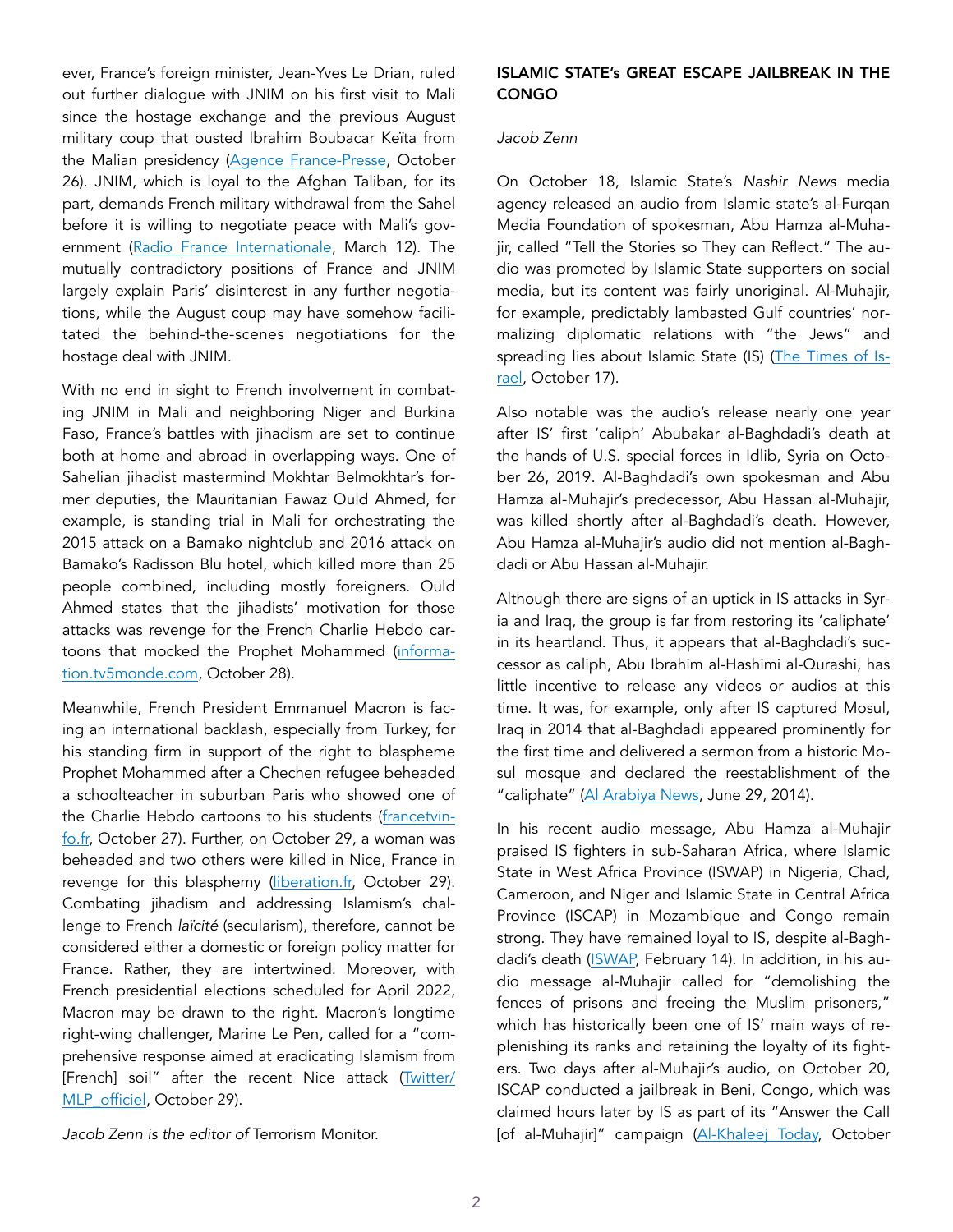20). The claim noted seven Congolese soldiers were also killed.

In total, according to Congolese authorities, 1,455 prisoners escaped, 122 remained in prison, 14 were caught by the police, and two were killed while escaping [\(actu](https://actualite.cd/2020/10/20/rdc-le-maire-de-beni-sollicite-lapport-de-la-population-pour-retrouver-des-centaines-de)[alite.cd,](https://actualite.cd/2020/10/20/rdc-le-maire-de-beni-sollicite-lapport-de-la-population-pour-retrouver-des-centaines-de) October 20). With this dramatic prison break, ISCAP has, like Islamic State itself in Syria and Iraq in previous years, now replenished its ranks, demoralized the Congolese army, and seemingly tied its prison break to al-Muhajir's audio to buttress the IS spokesman's credibility. ISCAP will likely escalate attacks in coming months not only in Congo, but also in Mozambique and even in Tanzania, where, since October, the group has begun formally claiming lethal attacks against Tanzanian soldiers in that country's territory ([Agence France-Presse,](https://www.news24.com/news24/africa/news/tanzania-hit-by-recent-isis-attack-near-mozambique-border-20201023) October 23).

*Jacob Zenn is the editor of* Terrorism Monitor.

### Yemen's War Tests Oman's Neutrality: Focusing on the Saudi Footprint in al-Mahra

### *Michael Horton*

Neutrality is one of Oman's greatest assets. Under the leadership of the late Sultan Qaboos bin Said, Oman successfully navigated the fall of the Shah in Iran, the Cold War and its end, the U.S.-led War on Terror, and the Arab Spring. Through all these global and regional shape-shifting events, Oman has maintained its neutrality and independence. Oman, for example, maintains longstanding relationships with the United States and Great Britain while, at the same time, it enjoys constructive relations with Iran. Moreover, although Saudi Arabia and the United Arab Emirates (UAE) are aligned against Iran, Qatar, and Turkey, Oman has managed to work with all of these countries to address regional issues.

The foreign policy charted by the late Sultan Qaboos resulted in Oman's becoming a valuable intermediary between rival countries in the Gulf and world powers with interests in the Gulf. In its role as an intermediary, Oman has facilitated negotiations between warring parties, and has secured the release of prisoners held in Iran, including three American hikers in 2010 and 2011 ([Times of Israel,](https://www.timesofisrael.com/us-freed-top-iranian-scientist-as-part-of-secret-talks-ahead-of-geneva-deal/) November 29, 2013). Numerous countries, including the United States, have availed themselves of Oman's trusted position as an interlocutor for conducting backchannel negotiations with Iran as well as with political and military factions like the Taliban and Yemen's Houthis ([The National](https://www.thenationalnews.com/world/asia/oman-hosts-meeting-on-afghanistan-peace-talks-1.667772), October 16, 2017; [Inside](https://insidearabia.com/oman-pragmatic-yemen-foreign-policy-peace/) [Arabia](https://insidearabia.com/oman-pragmatic-yemen-foreign-policy-peace/), October 12, 2018).

However, the ongoing war in Yemen poses a growing challenge to Oman's neutral foreign policy. This is due to Saudi Arabia's ambitions in the Yemeni governorate of al-Mahra, which borders Oman. Yet, Oman's role as a mediator is critical to ending the war in Yemen. The involvement of multiple powers, including Saudi Arabia, the UAE, and Iran, has made the war in Yemen a stage on which regional tensions are being violently acted out. All sides in the war are emboldened, funded, and armed by outside powers, and it may be increasingly difficult for Oman to remain neutral.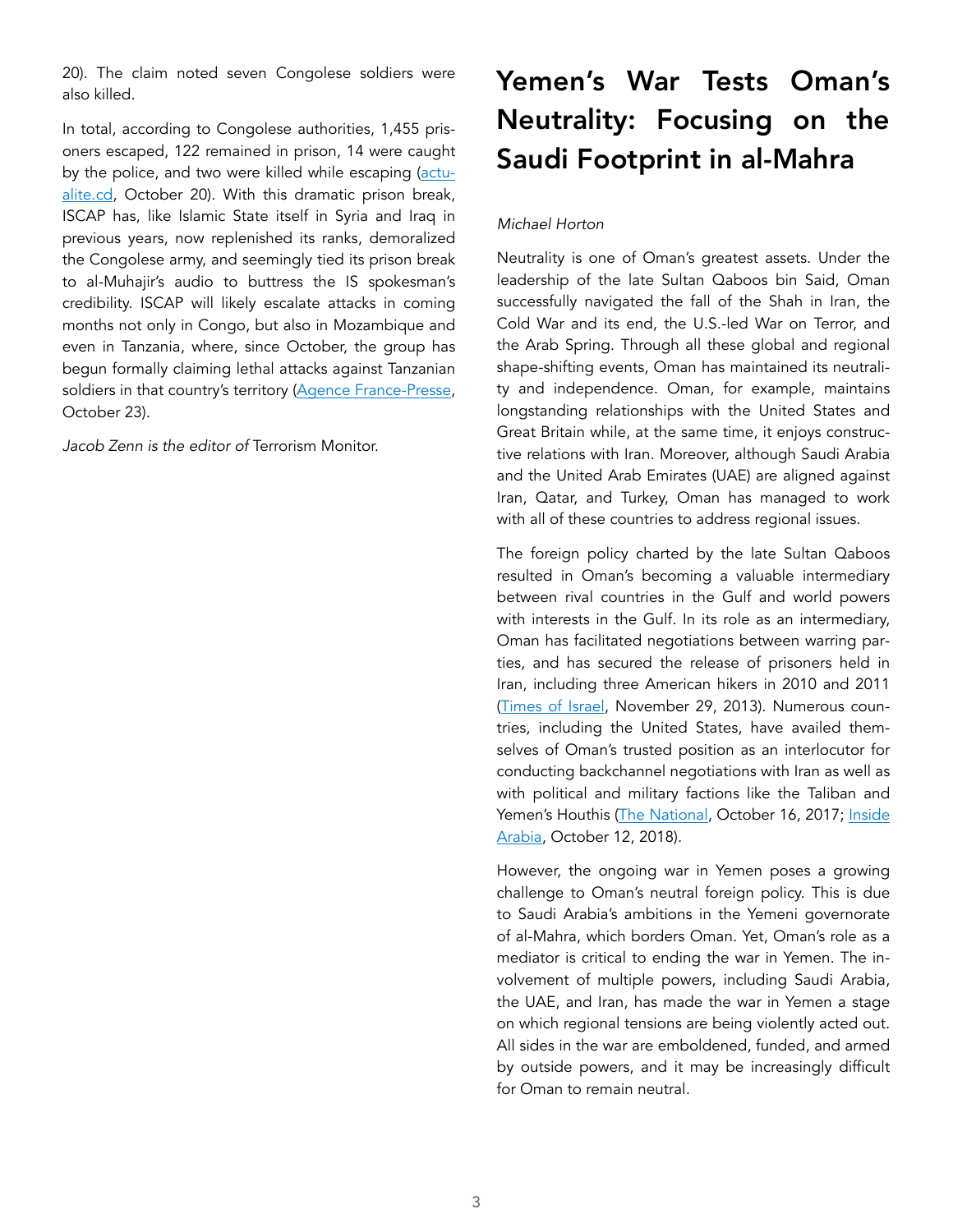### Saudi Moves and Omani Counter-Moves

Before Saudi Arabia launched its March 2015 military intervention in Yemen, Sultan Qaboos and his senior advisers repeatedly warned the most senior members of the House of Saud about the dangers involved in such an intervention. [1] Neither the Saudis nor the allied Emiratis heeded these warnings. Both countries asserted that their military intervention would rapidly defeat the Houthis and restore Yemen's internationally recognized government headed by President Abd Raboo Mansur Hadi. Now, nearly six years into their war, the UAE and Saudi Arabia seek a face-saving end to the conflict.

Ending the war—or rather overlapping wars—in Yemen in a way that achieves at least some of Saudi Arabia's security goals is no easy task. Ironically, the Saudi-led intervention that sought to defeat the Houthis and eliminate Iranian involvement in Yemen has instead strengthened the Houthis and allowed Iran to deepen their relationship with them (see [Terrorism Monitor,](https://jamestown.org/program/unwinnable-war-houthis-saudi-arabia-future-yemen/) November 11, 2016).

Oman comes into play because it facilitates backchannel negotiations between the Houthis and Saudi Arabia. The Omani government, under the leadership of Sultan Haitham bin Tariq al-Said, the late sultan's cousin, recently played a pivotal role in negotiating a prisoner exchange between the Houthis and Yemen's interna-tionally recognized government [\(al-Jazeera](https://www.aljazeera.com/news/2020/10/17/yemens-warring-sides-complete-largest-prisoner-swap), October 17). [2] Sultan Qaboos and his senior advisers also previously warned Saudi Arabia and the UAE that there is no military solution to the war in Yemen because no party, including the Houthis, has the capability to fully defeat the other parties. Without de-escalation and a workable and realistic framework for peace, the war in Yemen risks becoming a medium to low intensity conflict that persists for years or even decades.

### The Importance of Al-Mahra Governorate

Oman, which shares a rugged 183-mile border with Yemen, is keenly aware that the war in Yemen will not stay in Yemen if it continues. Oman has already dealt with thousands of displaced Yemenis moving across Oman's borders, increased smuggling, and the expense of providing vast amounts of critical humanitarian aid. This all comes at a time when Oman faces a financial crisis induced by low oil prices, debt payments, and the global economic fallout from the responses to COVID-19.

Al-Mahra, the Yemeni governorate that shares Oman's border, had been a bastion of stability throughout much of the war. This stability was largely due to the cohesiveness and traditions of the tribes in al-Mahra, whose territory encompasses most of the governorate. [3] The Omani authorities are well-placed to mitigate conflict in al-Mahra because they have long enjoyed good relations with tribal elites, whose territory extends into the neighboring Omani governorate of Dhofar. [4]

Control of the border with Yemen is critical to Omani security. However, controlling the long border, which traverses mountains and deserts, is challenging even with Oman's well-trained and equipped Border Force, which is a mechanized infantry brigade. Smuggling along the border, which has been long a mainstay of the al-Mahri economy, is still rife. [5] To help control smuggling and maintain stability and security, Oman has relied on its longstanding relationships with al-Mahra's tribal elders, many of whom are dual Yemeni-Omani citizens. Oman views al-Mahra as an important buffer between it and the chaos that has engulfed most of Yemen.

Saudi ambitions in al-Mahra now threaten the stability the governorate once enjoyed. Over the last two years, Saudi Arabia has become involved in the governorate's tribal politics and has also established a military presence in the capital of the governorate, al-Ghaida, and allegedly in the district of Hawf [\(Middle East Monitor,](https://www.middleeasteye.net/news/saudi-military-colonialism-sparks-protest-movement-yemens-east) October 1, 2018; [Middle East Monitor,](https://www.middleeastmonitor.com/20201006-saudis-establish-military-base-in-yemen-nature-reserve/) October 6). In addition to hard power, the Saudis have tried to exert soft power by establishing Salafist-inspired madrassas in al-Mahra. Through protests and some armed confrontations, people in al-Mahra are fighting back against what many view as a Saudi takeover of the governorate [\(al-](https://www.aljazeera.com/news/2020/2/18/tribal-forces-in-eastern-yemen-clash-with-saudis)[Jazeera](https://www.aljazeera.com/news/2020/2/18/tribal-forces-in-eastern-yemen-clash-with-saudis), February 18).

Saudi Arabia views al-Mahra as valuable real estate. Control of or influence in al-Mahra would allow the Saudis access to the Gulf of Aden. Saudi Arabia has long wanted to construct a pipeline through Yemen that would allow it to decrease its dependence on the Strait of Hormuz. [6] The Saudis also view their military and influence operations in al-Mahra as a way of exerting pressure on Oman at a time when Oman is perceived as vulnerable due to its weak economy and the recent death of Sultan Qaboos in January. Saudi Arabia and the UAE want to force Oman out of what they view as the Iranian and Qatari orbit.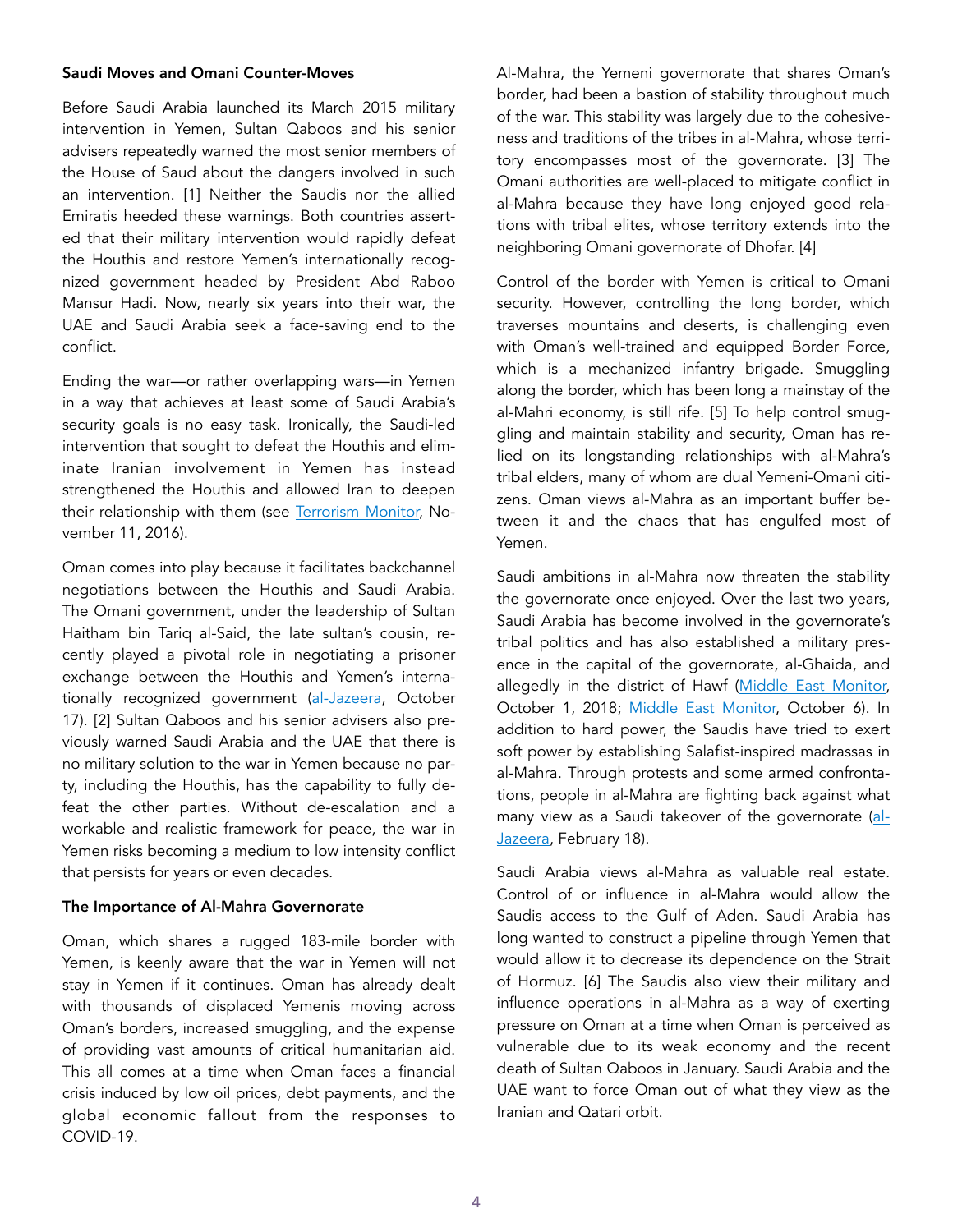### Prospects for Saudi Arabia and Oman

Saudi Arabia's plans for al-Mahra are unlikely to succeed. Al-Mahra's tribal society militates against sustained foreign influence. At the same time, it is imperative that Oman continue to do what it can to manage the situation in al-Mahra via its well-established ties with tribal elders and other elites in the governorate. At some point Oman may be compelled to take sides in the war in Yemen at least as far as it concerns Saudi Arabia's moves in al-Mahra. If it does take sides, Oman risks compromising its role as a neutral and trusted intermediary. Such a move would not only harm Oman, but also the prospects for stability in the broader region.

#### **Notes**

[1] Author's interview with Yemen analyst and former member of the Yemeni government, conducted remotely, October 19, 2020.

[2] Author's interview with a former member of the Yemeni government, conducted remotely, October 27, 2020.

[3] *See* Ahmed Nagi, "*[Eastern Yemen's Tribal Model for](https://carnegieendowment.org/files/Nagi_Yemen_Mahri1.pdf)  [Containing Conflict](https://carnegieendowment.org/files/Nagi_Yemen_Mahri1.pdf)*," (Carnegie Middle East Center: March 2020)

[4] It was in Dhofar that Oman fought a thirteen year (1963-76) long insurgency against Communist-inspired rebels, who were aided by what was then the People's Democratic Republic of Yemen (PDRY). The rebels moved between Dhofar and bases in al-Mahra, then a part of the PDRY. With assistance from Great Britain and Iran, which was then ruled by the Shah, Oman defeated the rebels and asserted control of its border with Yemen. *See* J.E. Peterson, *Oman's Insurgencies: The Sultanate's Struggle for Supremacy* (Saqi: 2007)

[5] There have been numerous claims made about arms and materiel being smuggled across the Oman-Yemen border for the use by the Houthis. Oman has denied these claims, and little or no evidence has been provided to substantiate the charges (*[Gulf News](https://gulfnews.com/world/gulf/oman/oman-denies-weapon-smuggling-into-yemen-1.1912960)*, October 15, 2016). It should be noted that almost all the territory between the Oman-Yemen border and Houthi-controlled northwest Yemen is controlled by forces nominally allied with Yemen's internationally recognized government. These areas include the northern half of the governorate of Hadramawt and much of the governorate of Marib. If weapons are being smuggled via the Oman-Yemen border, they must transit nearly 300 miles of territory that is not under the control of the Houthis. Far easier routes exist for weapons smugglers. Yemen's lengthy coast along the Gulf of Aden is unpatrolled, and there are well-established smuggling routes that connect the coast with north Yemen.

[6] *See* Yahya al-Sewari, "Yemen's al-Mahra: From Isolation to the Eye of a Geopolitical Storm," (Sana'a Center for Strategic Studies: July 5, 2019)

*Michael Horton is a Fellow for Arabian affairs at the Jamestown Foundation.*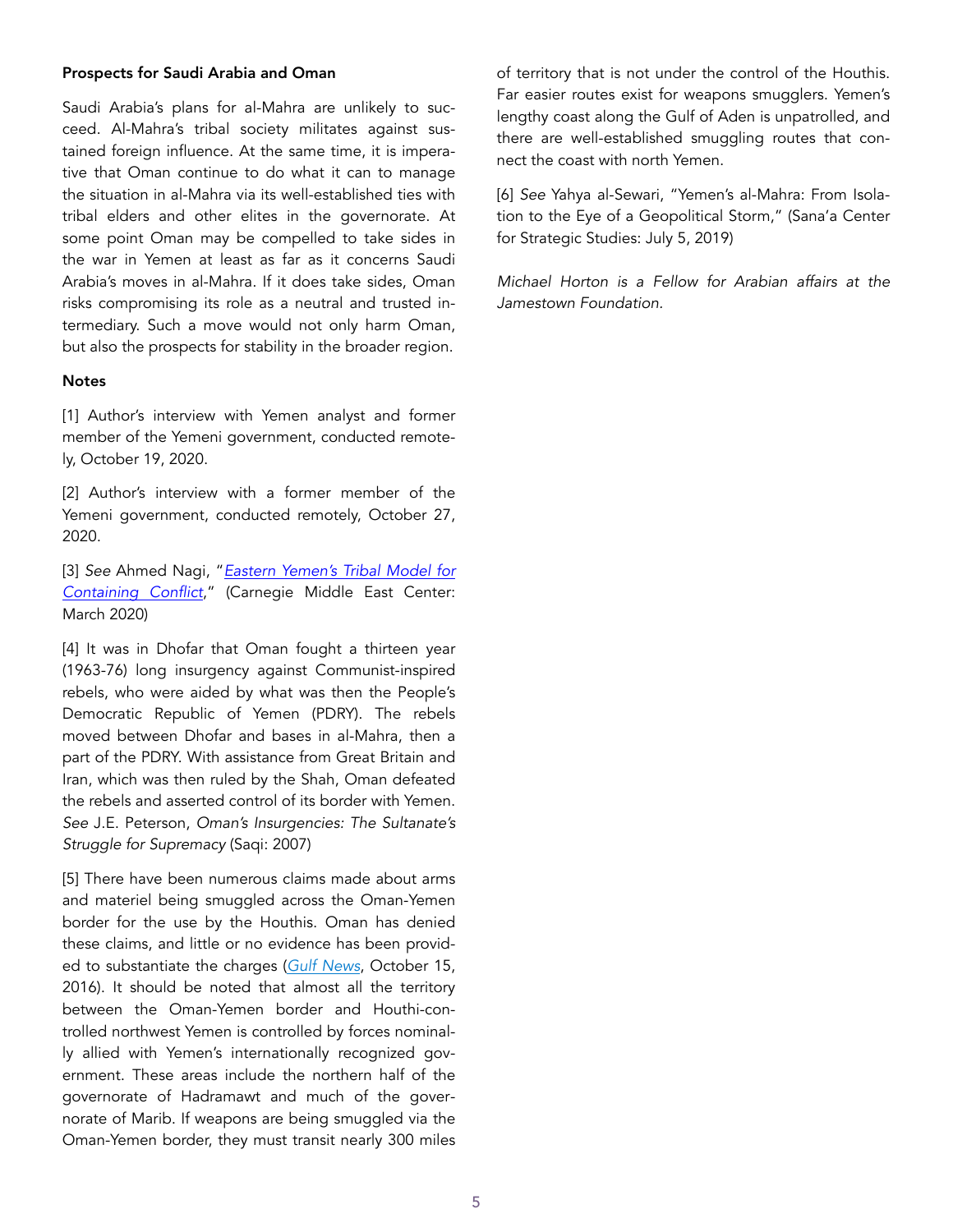## Islamic State's South African Fighters in Mozambique: The Thulsie Twins Case

### *Christian Jokinen*

On October 2, South Africa's state prosecutor successfully opposed bail for the "Thulsie twins" in their prolonged trial on terrorism offenses (*[Daily Maverick,](https://www.dailymaverick.co.za/article/2020-10-02-thulsie-twins-denied-bail/)* October 2). The alleged offenses and corresponding court case highlight South Africa's growing concern about South African-origin foreign fighters and the deteriorating security situation in northern Mozambique's Cabo Delgado province.

### Motivations of the Thulsie Twins and Renaldo Smith

Tony-Lee and Brandon-Lee Thulsie and their friend Renaldo Smith converted to Islam in 2013. The trio became radicalized, and in April 2015 the Thulsie twins and Smith attempted to fly out of Johannesburg's O.R. Tambo International Airport on Qatar Airways to Turkey. According to South African security authorities, the intended destination for the trio was Syria, and the motive for their travel was the desire to join Islamic State (IS).

Their travel, however, was disrupted when the airline declined to allow them on the flight after receiving a tip of their true intentions from an unknown source that was most likely South African intelligence services. Despite this, several months later, the trio attempted a different route. This time they drove to Maputo, Mozambique's capital, to board a Kenya Airways flight, but again they were declined.

Frustrated by their failure to join IS abroad, the trio apparently decided to plan attacks in South Africa. However, security authorities arrested the twins after Tony-Lee allegedly discussed their terrorist plans with IS operatives, including on how to build and obtain explosive devices for carrying out attacks. Unbeknownst to Tony-Lee, he had come in contact with an undercover U.S. Federal Bureau of Investigation (FBI) agent, who was posing as an IS operative, and unwittingly shared his attack plans with the FBI. Following a 10-month investigation, the Thulsie twins were arrested, and their homes were searched on July 9, 2016. Handwritten notes containing information on how to join IS and bombmaking instructions were found [\(News24.com](https://www.news24.com/news24/southafrica/news/terror-accused-twin-communicated-with-isis-court-told-20160801), August 1, 2016).

### New Counter-Terrorism Precedents in South Africa

Tony-Lee and Brandon-Lee became the first South Africans to be arrested and charged for having Islamic State links. According to South African security authorities, the twins were plotting to attack the U.S. embassy, the UK High Commission, the South Africa Zionist Federation, King David High School in Johannesburg, and the South African military technology conglomerate, Denel. In addition, the Thulsie twins contemplated targeting Jewish South African cartoonist Jonathan "Zapiro" Shapiro, Jews who fought in Israel with the Israeli Defense Forces (IDF) and returned to South Africa, a Jewish South African investment banker, and an unidentified gay imam (*[The Star](https://www.iol.co.za/the-star/news/tight-security-as-terrorism-accused-thulsie-twins-appear-in-court-25931134)*, June 11, 2019).

Meanwhile, the Thulsie twins' friend, Renaldo Smith, was only questioned by security authorities and became a witness. However, Smith later disappeared until resurfacing in May 2018 in northern Mozambique's Cabo Delgado province, where he joined the jihadist group that locally calls itself 'al-Shabaab,' but that one year later became Islamic State in Central Africa Province (ISCAP). A photograph circulating among IS supporters on Telegram showed Smith and other jihadists in Mozambique posing in a field with weapons and the black-andwhite Islamic State flag (*[2OceansVibe](https://www.2oceansvibe.com/2020/08/26/chilling-links-between-mozambique-isis-and-south-africa/)*, August 26).

The U.S. government designated the Thulsie twins as terrorists in September 2017 [\(U.S. State Department](https://www.state.gov/state-department-terrorist-designations-of-tony-lee-thulsie-and-brandon-lee-thulsie/), September 19, 2017). Their court process, which was seen as a test of South Africa's counter-terrorism legislation, has, however, been postponed and delayed since 2017. The Thulsie twins launched their latest bail bid in January 2020, but this was successfully opposed by the South African government, which argued that the twins could abscond and join their friend, Renaldo Smith, in Mozambique. The state stressed that the twins had "already used this route before," referring to their July 2015 travel attempt to Syria from Maputo (*[The Citizen](https://citizen.co.za/news/south-africa/courts/2365337/thulsie-twins-stay-in-jail-as-bail-bid-fails/)*, October 2).

### South African Concerns About Jihadism in Mozambique

The escalating jihadist insurgency in Mozambique has moved the threat of international terrorism right to South Africa's doorstep. In July 2020, State Security Minister Ayanda Dlodlo admitted that South Africa's intelligence services were having "sleepless nights" because of the threat posed by IS in neighboring Mozambique (*[2OceansVibe](https://www.2oceansvibe.com/2020/08/26/chilling-links-between-mozambique-isis-and-south-africa/)*, August 26). Echoing Dlodlo's words, the country's Directorate for Priority Crime Investigation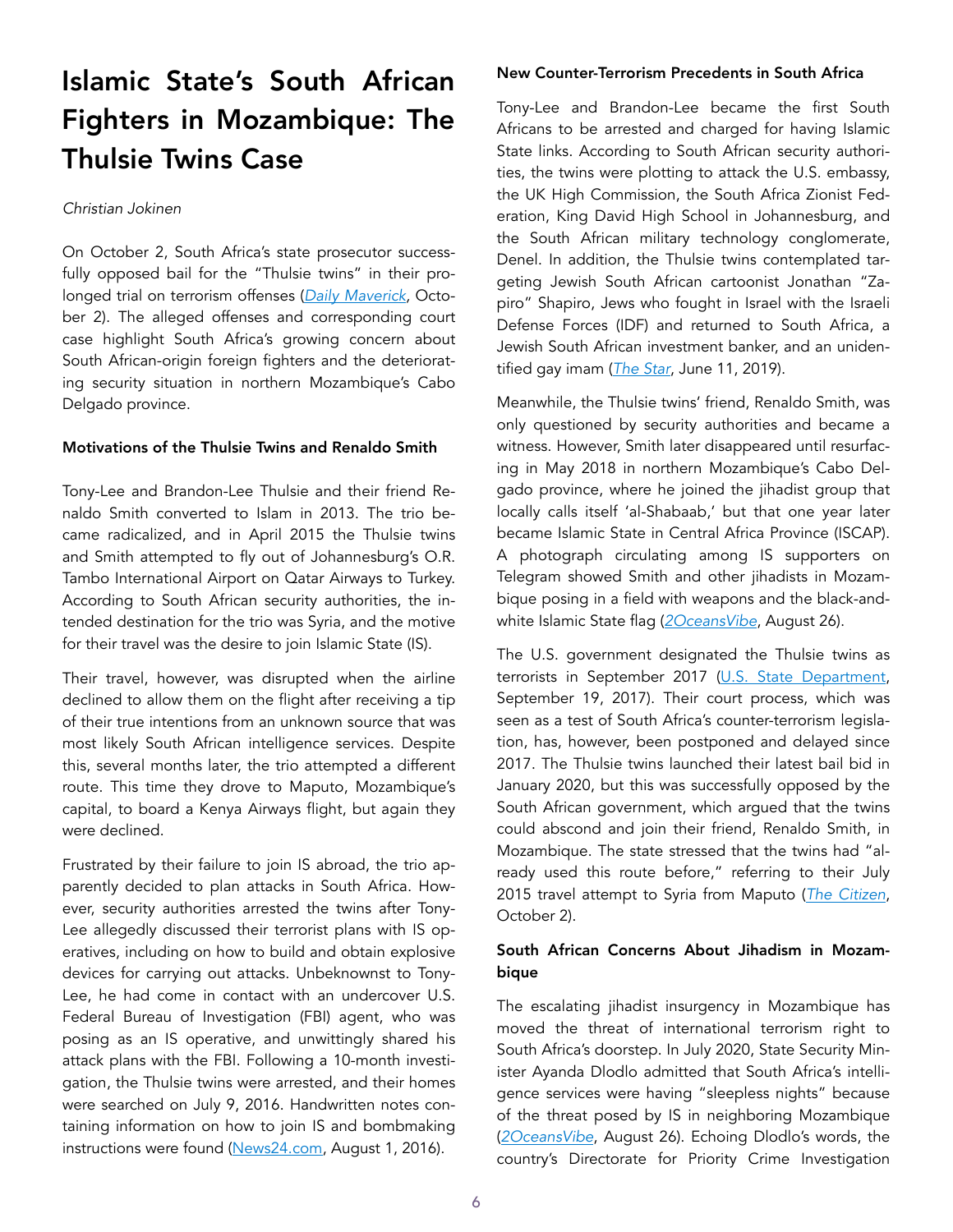(DPCI) stated one month later that South Africans were aiding and abetting IS in Mozambique with "financial and material support." According to DPCI spokesperson, Lloyd Ramovha, "the investigation into South Africans' involvement in the insurgency [in Cabo Delgado province] involves Interpol and Mozambican authorities. The investigation has multiple legs, with detectives looking at cross-border financial flows, the origins of these funds and the involvement of organized crime in raising finances" ([DispatchLive,](https://www.dispatchlive.co.za/africa/2020-08-27-is-terror-group-in-mozambique-is-getting-manpower-money-from-south-africa-hawks/) August 27).

The South African government has not provided public estimates of the numbers of South African nationals who have traveled to or returned from IS territories in Syria and Iraq. As seen in the Thulsie twins' and Renaldo Smith's frustrated travel attempts, South African authorities have tried to handle cases quietly that involve South Africans who tried to traveled to Syria, or even some who have traveled and returned. Iraq's Ambassador to South Africa, Hashim al-Alawi, caused some debate in 2015 when he claimed to *Fox News* that "certainly" some 50 to 60 South Africans had joined IS in Syria and Iraq, but that the number could be as high as 300 (*[Fox](https://www.foxnews.com/world/south-africa-increasingly-seen-as-key-isis-pipeline-for-jihadis-cash)  [News](https://www.foxnews.com/world/south-africa-increasingly-seen-as-key-isis-pipeline-for-jihadis-cash)*, October 3, 2015).

Prominent think tanks and analysts in South Africa, however, estimate that around 100 individuals migrated to IS territories in Syria or Iraq between early 2014 and late 2016, with the majority having subsequently returned to South Africa or been slain on the battlefield (U.S. State Department, 2018). They included:

- Fayyaz Valli of Vereeniging, who was the first South African to have died while fighting in Syria in October 2013 (*[Sunday Times](https://www.pressreader.com/south-africa/sunday-times-1107/20150531/281719793186892)*, May 31, 2015);
- Bilal and Ahmed Cajeel, who were brothers who traveled to Syria and Iraq to join IS, with the former dying during Syrian forces' recapture of Palmyra in March 2016 and the latter dying earlier in 2014 (*[TimesLive](https://www.timeslive.co.za/news/south-africa/2016-04-03-south-african-said-to-have-been-among-isis-fighters-killed-in-recapture-of-palymyra/)*, March 3, 2016);
- Musa Abu Mujahid Oscar, who is from Mabopane township in Pretoria and was reported to have died while fighting for IS in Raqqa, Syria in 2016 (*[TimesLive](https://www.timeslive.co.za/sunday-times/news/2016-12-23-township-man-dies-in-syria-fighting-for-is/)*, December 23, 2016); and
- Firoze Ganchi of Upington, Northern Cape, who worked prior to his departure to Syria as a surgeon and with his wife, Safiya, a psychiatrist from Durban, and their two children traveled to IS territory in 2016, but in February 2019 Ganchi was killed near Baghouz, Syria, in an airstrike targeting Islamic State fighters (*[Mail & Guardian](https://mg.co.za/article/2019-03-15-00-silence-surrounds-sa-doc-in-syria/)*, March 3, 2019).

### Future Threats to South Africa

While South African authorities continue to keep a tight lid on information concerning jihadist travelers to Cabo Delgado province, a growing number of credibile threats are emerging from that region. One example is the case of another identified South African foreign fighter, Mohammed Suliman. He was seen in the photograph with Renaldo Smith in Cabo Delgado province. According to Suliman's father, he left South Africa in 2018 and traveled to Mozambique with a group of 15 other young South Africans, who intended to fight for IS. Mohammed Suliman, however, is now believed to have died in Cabo Delgado province. According to a recent report, 100 South Africans have already travelled to Mozambique to join the jihadists (*[2OceansVibe](https://www.2oceansvibe.com/2020/08/26/chilling-links-between-mozambique-isis-and-south-africa/)*, August 26). If correct, this would indicate that with the demise of IS in the Middle East, Cabo Delgado province has become the destination of choice for South African foreign fighters since 2018.

Moreover, in June 2020, the official newsletter of the IS' central media office, *al-Naba*, published an editorial addressing Mozambique. It warned that should South Africa become involved in Mozambique militarily, it could result in the opening of a "fighting front" within South Africa itself (*[Memri](https://www.memri.org/jttm/isis-weekly-editorial-warns-crusaders-your-investments-mozambique-are-risk-caliphate-soldiers)*, July 2). With the presence of South African foreign fighters in IS ranks in Mozambique and with other supporters in South Africa itself, the group is in a position to back up its threats.

South Africa's quiet efforts to prevent its nationals from joining IS in the Middle East have previously been aided by the sheer distance between South Africa and the group's strongholds. The emergence of a jihadist arena in Cabo Delgado province, however, complicates South Africa's counter-terrorism efforts. South Africa's border with Mozambique is known to be porous. To prevent jihadist travelers from reaching Cabo Delgado province, South Africa and Mozambique, as well as the wider Southern African Development Community (SADC), will need to strengthen border control and surveillance and boost regional information and intelligence sharing.

*Dr. Christian Jokinen received his doctorate from the Department for Contemporary History at the University of Turku in Finland. He specializes in political violence and terrorism.*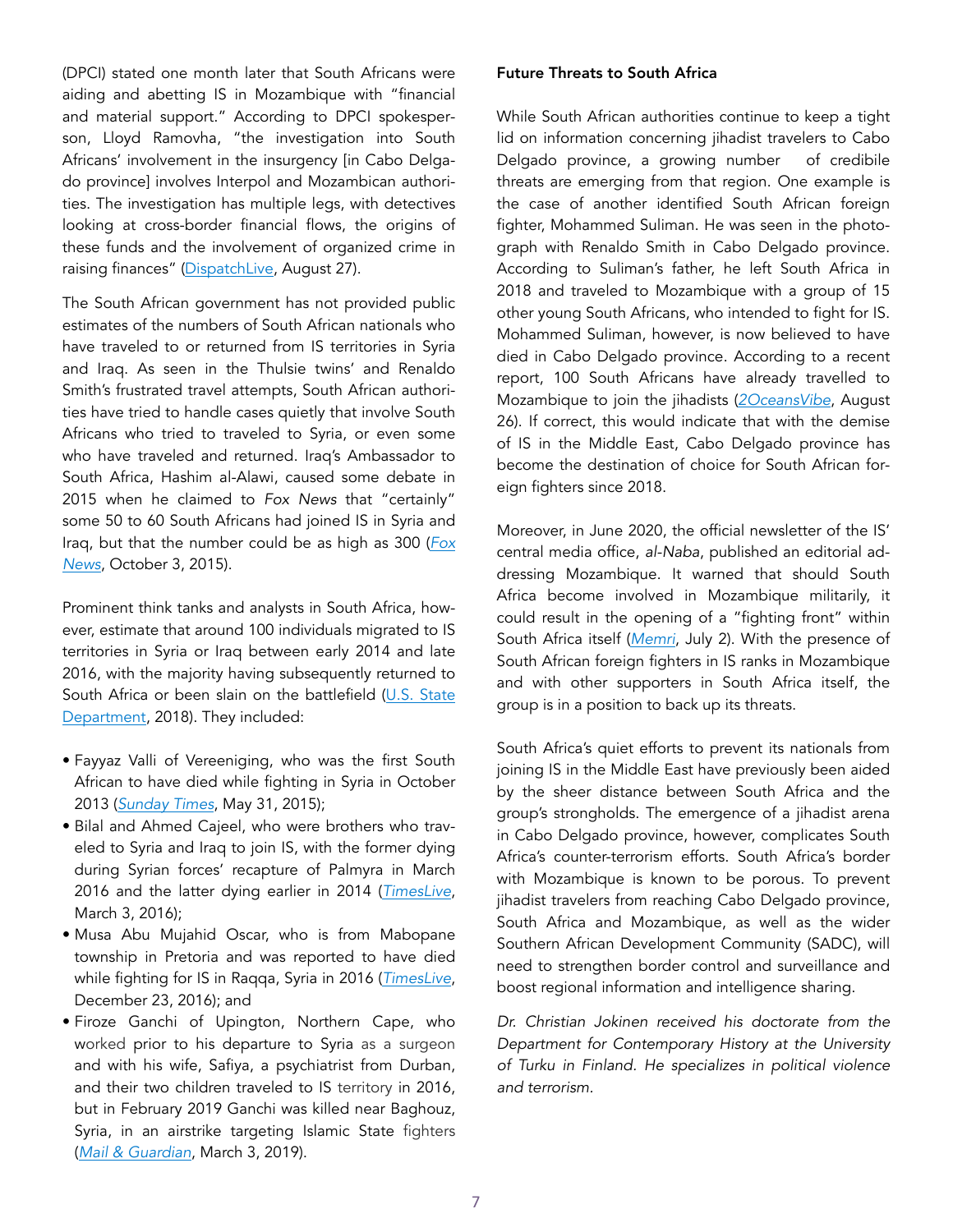## Antifa's Denver Shooting: New Trends in Left-Wing Political Violence, Syrian Connections, and Sub-cultures

### *Jacob Zenn*

Prosecutors have charged Matthew Dolloff with seconddegree murder for killing navy veteran and cowboy-style hat-maker, Lee "Tex" Keltner, in Denver's Civic Center Park on October 10 [\(CBS \[Denver\]](https://denver.cbslocal.com/2020/10/29/matthew-dolloff-lee-keltner-murder-protest-shooting-denver/), October 29; [An](https://www.youtube.com/watch?v=Hd-v99lqATg)[gusTV,](https://www.youtube.com/watch?v=Hd-v99lqATg) 2011). Before his death, Keltner joined a 'patriot rally' organized by former CIA security contractor, John "Tig" Tiegen, to "take OUR country back" from "communist socialists" [\(Twitter.com/MarcSallinger,](https://twitter.com/MarcSallinger/status/1315015610783408128) October 10). Tiegen defended the U.S. diplomatic compound in Benghazi when al-Qaeda in the Islamic Maghreb (AQIM)'s Libyan sub-affiliate, Ansar al-Sharia, killed ambassador Christopher Stevens, another diplomat, and two former Navy Seal CIA agents on the 11th anniversary of 9/11. Now, Tiegen leads Patriot Muster in whose name the rally was held ([The Gazette \[Colorado](https://gazette.com/premium/leader-of-patriots-protest-that-turned-deadly-in-denver-feared-by-blm-protesters-in-colorado/article_110e9796-0c0a-11eb-97d7-0b6262e1b0ab.html)  [Springs\],](https://gazette.com/premium/leader-of-patriots-protest-that-turned-deadly-in-denver-feared-by-blm-protesters-in-colorado/article_110e9796-0c0a-11eb-97d7-0b6262e1b0ab.html) October 11).

The rally was livestreamed by independent reporter Brian Loma and featured interviews of Tiegen and Gulf War Air Force veteran Casper Stockham, who unsuccessfully ran on the Republican ticket in 2016 to become Colorado's then first Black congressperson, and lost again in 2020 [\(YouTube](https://www.youtube.com/watch?v=NLVX-I11hww&feature=youtu.be&bpctr=1603359973), October 11). Denver Antifa activists and allies, including the socialist-feminist Women's International Terrorist Conspiracy from Hell (W.I.T.C.H), however, consider Stockham a "fascist" for his closeness to Patriot Muster, Colorado Proud Boys, and Donald Trump supporters [\(Twitter.com/cosantifascists,](https://twitter.com/cosantifascists/status/1230681133035159552?lang=en) February 21; [Facebook/WITCHDenver,](https://www.facebook.com/permalink.php?id=1752917195036242&story_fbid=2355007984827157) September 4, 2019). Denver Communists (a.k.a. Party for Socialism and Liberation), which is supported by Denver's Black Lives Matters movement, W.I.T.C.H, and Colorado Socialist Revolution, therefore, organized an "Antifa-Black Lives Matter soup drive" to counter the "fash [fascist] scum" Patriot Muster, whose rally-goers held pro-Trump and 'Socialism Sucks' signs, wore tactical vests and caps emblazoned with '1776,' and listened to Lee Greenwood's country song, 'God Bless The U.S.A.' ([thenomanzone.com](https://thenomanzone.com/index.php/2020/10/17/denvercommunistsantifa/), October 17; [westword.com \[Denver\]](https://www.westword.com/news/denver-patriot-muster-killing-video-and-media-frenzy-update-11824026), October 13; [Face](https://www.facebook.com/BlackLivesMatter5280/posts/2670403529943530)[book.com/BlackLivesMatter5280,](https://www.facebook.com/BlackLivesMatter5280/posts/2670403529943530) September 18).

This article details the cocktail of left-wing groups and individuals that comprise Antifa in Denver, including their tactics, targets, personnel, and historical evolution, and shows how an intense ideological ecosystem under the stresses of a presidential election and pandemic resulted in the fatal shooting of Lee Keltner.

### Inside Denver Antifa Activism

After Patriot Muster's rally, which was partitioned to separate rally-goers from Antifa activists carrying an 'America Was Never Great' banner and umbrellas for use as 'tear gas shields,' police facilitated rally-goers' egress. However, Brian Loma's livestream captured Jeremiah Elliott, who was with Antifa, accosting and taunting rallygoers just before Dolloff shot Keltner [\(YouTube,](https://www.youtube.com/watch?v=NLVX-I11hww&feature=youtu.be&bpctr=1603359973) October 11; [Twitter.com/newgoo4you,](https://twitter.com/newgoo4you/status/1318063631523811330) October 19). Elliott's confrontations allowed reporters to record rally-goers' verbally sparring with Elliott, who wore a 'Black Guns Matter' shirt and wanted "to make white supremacists feel uncomfortable" ([Facebook.com/jeff.fard](https://www.facebook.com/jeff.fard/videos/4974059239278511/?extid=0&d=n), October 23; [Facebook.com/jeff.fard](https://www.facebook.com/jeff.fard/videos/4928124447205324/), October 13). These images without context could have made Patriot Muster, including Keltner, who wore a 'Bikers Lives Matter' shirt, appear as aggressors in the media.

Elliott also wore his 'Black Guns Matter' shirt at a Denver Bernie Sanders rally in February, where Elliott brawled with a white Sanders supporter, who disliked Elliott's shirt and called Elliott, who is Black, a racist. Elliott, however, countered that "Black people have historically been restricted from firearm ownership" and that he received the shirt at a conceal-carry class. He also expressed disappointment that the Sanders rally did not have "inclusivity and safe spaces," the lack of which Elliot said he would expect "at a Trump rally" [\(CBS \[Den](https://archive.is/buNBm)[ver\],](https://archive.is/buNBm) February 17).

Colorado-based independent investigative reporter Angela Ramirez, who tracks "Marxist influence in American politics," including Antifa and the anti-government, antipolice, and sometimes Antifa- and Black Lives Matteraligned Boogaloo Bois, also tweeted videos of Elliott at a July 25 Antifa black-bloc night 'action' [\(Twitter.com/](https://twitter.com/selfdeclaredref/status/1321967093634523137) [selfdeclaredref](https://twitter.com/selfdeclaredref/status/1321967093634523137), October 30; [Star Tribune \[Minnesota\]](https://www.startribune.com/charges-boogaloo-bois-fired-on-mpls-precinct-shouted-justice-for-floyd/572843802/), October 24; [Oakland County Times \[Michigan\],](http://oaklandcounty115.com/2020/06/08/lake-orion-protest-affirms-black-lives-matter-movement/) October 9). Elliott wore a 'Fuc\* The Police' shirt and commandeered Black Lives Matter chants, including "Say His [Elijah McClain's] Name" and "No Justice, No Peace," alongside Denver Antifa 'comrade,' Michael Windecker ([thenomanzone.com](https://thenomanzone.com/index.php/2020/10/15/jeremiahelliottisantifa/), October 15). Antifa then started fires at a Denver suburb's courthouse, broke courthouse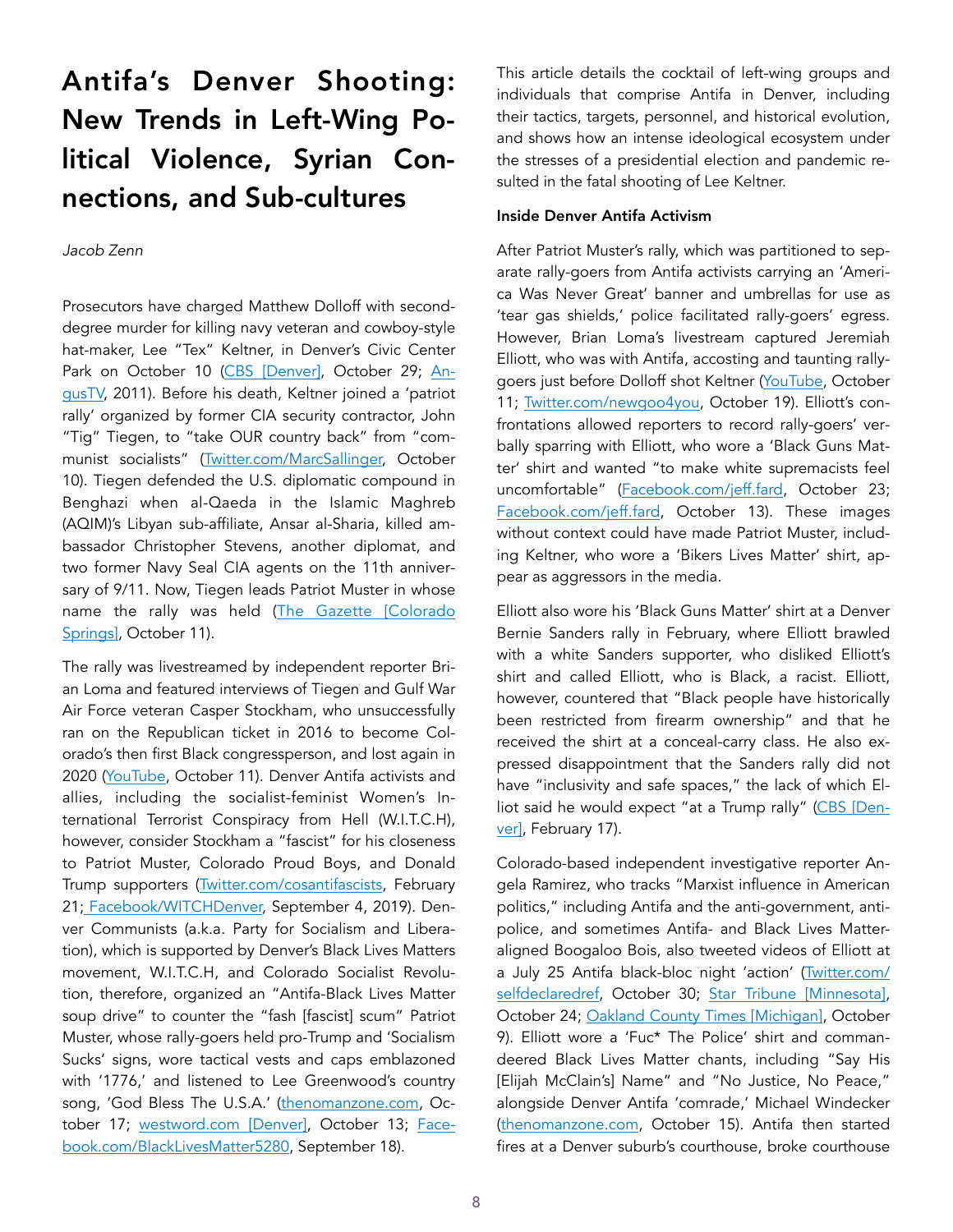windows, and pointed lasers and threw fireworks at po-lice officers [\(CBS \[Denver\]](https://denver.cbslocal.com/2020/07/25/aurora-police-protesters-break-windows-start-fire-courthouse/), July 25).

Michael Windecker calls himself a Kurdistan Worker's Party (PKK) "soldier" and "proud Fuc\*ing Communist." He fought with Syrian-based Kurdish-led People's Protection Units (YPG), whom he refers to as "Antifa freedom fighters," and Iraqi-based Peshmerga against Islamic State. *Daily Beast* profiled Windecker, whose alias was "Necromancer," on Kirkuk's frontlines in 2015 (*[Daily](https://www.thedailybeast.com/a-colorado-biker-who-calls-himself-necromancer-is-fighting-isis-in-iraq)  [Beast,](https://www.thedailybeast.com/a-colorado-biker-who-calls-himself-necromancer-is-fighting-isis-in-iraq)* April 20, 2015). However, it published a follow-up article after learning Windecker's multiple arrests included third-degree sexual assault of a 14-year old boy (*[Dai](https://www.thedailybeast.com/an-american-fighting-isis-is-convicted-sex-offender)[ly Beast](https://www.thedailybeast.com/an-american-fighting-isis-is-convicted-sex-offender)*, April 27, 2015).

#### Marxism, Rojava, and Rap

Michael Windecker and Jeremiah Elliott embrace revolutionary socialism, which is an influential intellectual undercurrent of Antifa and Black Lives Matters movement leaders, including the latter's co-founder, Patrisse Cullors, and former fiscal sponsor's board member, former Weather Underground and Black Liberation Army member, Susan Rosenberg [\(thousandcurrents.org,](https://thousandcurrents.org/black-lives-matter/) 2020; [Time.com](https://time.com/5171270/black-lives-matter-patrisse-cullors/), February 26, 2018; [Facebook.com/thousand](https://www.facebook.com/thousandcurrents/posts/we-are-so-grateful-for-our-community-today-we-want-to-hold-and-raise-a-few-parti/10155080437811328/)[currents,](https://www.facebook.com/thousandcurrents/posts/we-are-so-grateful-for-our-community-today-we-want-to-hold-and-raise-a-few-parti/10155080437811328/) May 24, 2017; *[New York Times](https://www.nytimes.com/1984/12/01/nyregion/radical-fugitive-in-brink-s-robbery-arrested.html)*, December 1, 1984). At a July 12 Denver Communists event, Windecker, for example, wore Antifa black-bloc and distributed makeshift 'riot shields' by his car, which was spray-painted to commemorate Black massage therapist, Elijah McClain, who died from a chokehold during an altercation with police near Denver in 2019 ([Twitter.](https://twitter.com/JoeyCamp2020/status/1318971234558877696) [com/JoeyCamp2020](https://twitter.com/JoeyCamp2020/status/1318971234558877696), October 21). Elliott also chanted with a loudspeaker at Denver Communists' September 12 procession where white activists held "N.W.A Was Right" signs, referring to the Compton, California-based and Dr. Dre-led hip hop group's 1998 gangsta rap hit, "Fuc\* tha Police" ([Facebook/denvercommunists](https://archive.is/1YQgt), September 12).

Other videos show Elliott participating in Denver Antifa black-bloc 'actions' to break police fencing, calling Casper Stockham a "house [n-word]," and denying "membership" in any group or knowing Windecker, even though Antifa's anarchist-inspired decentralized organizational model precludes formal membership and Elliot conducted 'actions' with Windecker [\(Twitter.com/](https://twitter.com/newgoo4you/status/1318718729174343681) [newgoo4you](https://twitter.com/newgoo4you/status/1318718729174343681), October 19; [Facebook.com/jeff.fard](https://www.facebook.com/jeff.fard/videos/4974059239278511/?extid=0&d=n), October 23). A *New York Times* photographer also tweeted a picture of Elliott wearing his 'Fuc\* The Police' shirt at a 2014 rally in New York led by Al Sharpton's National Action Network ([Twitter.com/Azi,](https://twitter.com/Azi/status/503237196934307841) August 24, 2014). It took

place following the death of Black horticulturalist Eric Garner in a police chokehold while resisting arrest for selling unlicensed cigarettes near Elliott's hometown in Brooklyn. Then 20-year-old Elliott told *New York Post*  "the majority of police officers are bad" (*[NY Post](https://nypost.com/2014/08/23/thousands-march-to-protest-police-death-of-eric-garner/)*, August 23, 2014). Sometime afterward, Elliott gained employment at a marijuana dispensary in Denver, which legalized the drug in 2014. He relocated there and continued his activism, including in the months before and on the day of Lee Keltner's death ([NBC \[New York\],](https://www.youtube.com/watch?v=JpXH77skyMo) February 18, 2019).

Before Elliott's July 25 Antifa night 'action' at the courthouse, he also joined a daytime Denver Communists highway protest sporting his 'Fuc\* The Police' shirt [\(Twit](https://twitter.com/JoeyCamp2020/status/1318920428908326913)[ter.com/JoeyCamp2020,](https://twitter.com/JoeyCamp2020/status/1318920428908326913) October 21). Also joining the highway protest was Colorado Afro Liberation Front codirector, Gabriel "Echo" Lavine, who one month earlier joined with Antifa black-bloc activists to tear down Denver Civic Center Park's Christopher Columbus monument ([thedenverchannel.com,](https://www.thedenverchannel.com/news/local-news/statue-titled-in-honor-of-christopher-columbus-torn-down-overnight-in-denvers-civic-center-park) June 27). They were also at the October 10 Patriot Muster counter-rally (Lavine identifies as a non-binary queer Black person and uses they/their pronouns) ([Twitter.com/JoeyCamp2020,](https://twitter.com/JoeyCamp2020/status/1317982852814753793) October 29; [denvernorthstar.com](https://www.denvernorthstar.com/afro-liberation-front-responds-to-comments-actions-by-city-council/), September 14). However, University of Colorado residence hall employee, Samuel Young, became the highway protest's most noteworthy activist by shooting at a jeep that drove past the human barricade, but in addition to the jeep, he also hit two fellow protesters [\(YouTube,](https://www.youtube.com/watch?v=GYHhiNbNazg) July 25). Young was later identified by colleagues, who recognized his 'Justice for Elijah McClain' shirt ([CBS \[Denver\],](https://denver.cbslocal.com/2020/07/28/most-reckless-thing-samuel-young-charged-in-protest-shooting) July 28).

Young's blog post before the highway protest indicated his inspiration from YPG women's units and their northern Syria-based semi-autonomous state, Rojava, and his concern about a "police state that disproportionately targets black people" and Donald Trump's "threatening to designate Antifa" as a terrorist organization [\(medi](https://medium.com/@amtoyumtimmy/it-could-happen-here-ccacab7e8218)[um.com](https://medium.com/@amtoyumtimmy/it-could-happen-here-ccacab7e8218), July 25). His previous post explained his support for the Black Lives Matter movement and "admonishment of the system which led to these conditions" ([blog.usejournal.com](https://blog.usejournal.com/if-black-lives-matter-why-doesnt-the-black-community-protect-them-7271e2395e7), July 16). Gabriel "Echo" Lavine, whose mission includes "changing the nature of policing in America" that is "rooted in the oppression of Black bodies," stated the district attorney's charging of only the Black Lives Matter supporter, Young, and not the jeep driver, who like Young is white, was a "miscarriage of justice" ([Fox31 \[Denver\],](https://kdvr.com/news/local/watch-live-at-10-a-m-district-attorney-brauchler-speaking/) September 31).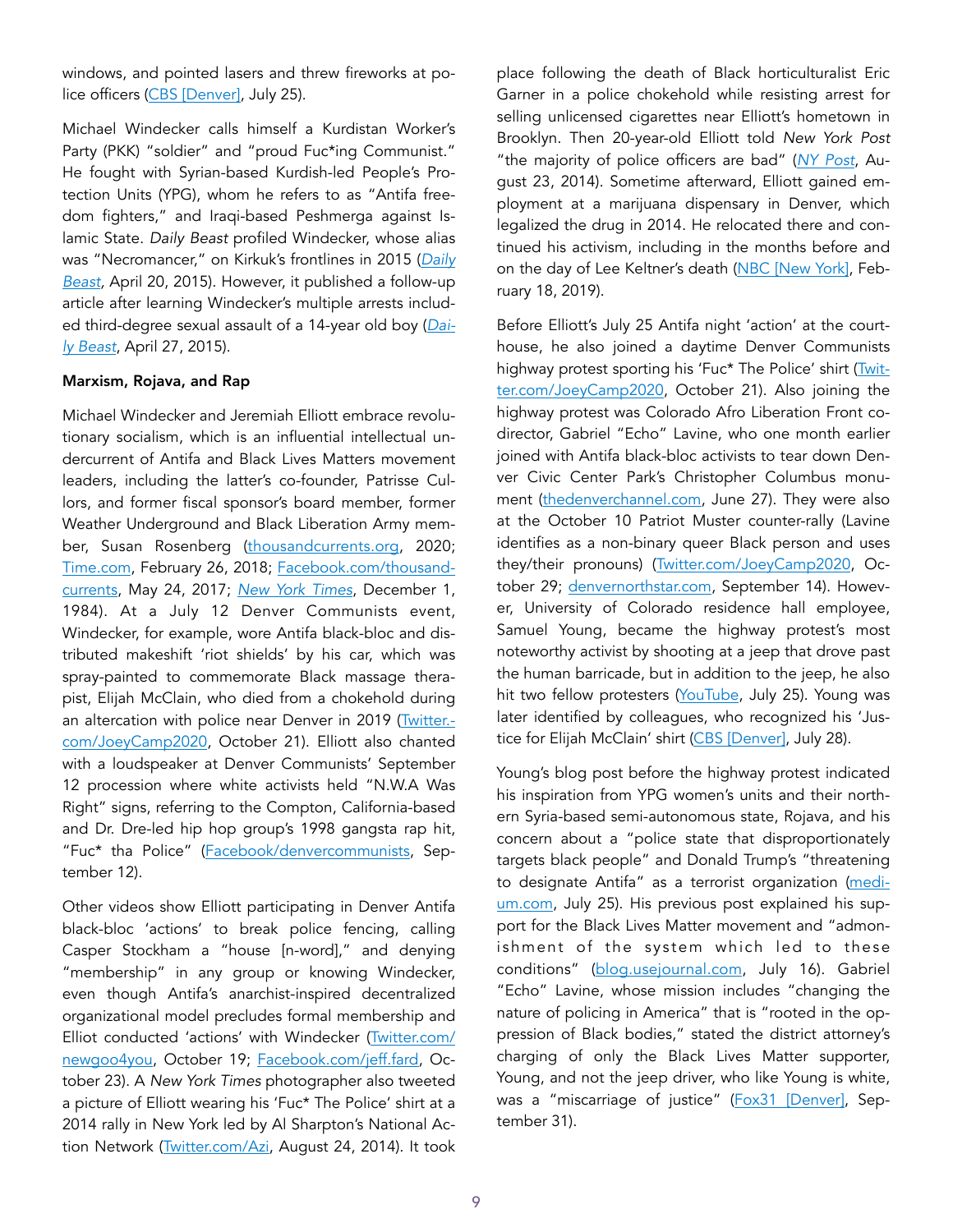### The Denver Shooter's Profile

Although Denver media and police initially claimed Matthew Dolloff was a "private security guard" for news reporters and had "no affiliation with Antifa" after he shot Keltner, Pinkerton, the security company allegedly employing Dolloff, denied knowing him [\(9news,](https://www.9news.com/article/news/crime/security-guard-held-denver-shooting-wasnt-licensed-officials-say/73-648ca0f2-cc71-4fa7-b145-cbd710b87f5f) October 11). It turned out Pinkterton's sub-contractor hired Dolloff, despite not observing certain protocols [\(securi](https://securitytoday.com/articles/2020/10/19/denver-tv-station-security-guard-charged-with-murder.aspx?m=1)[tytoday.com](https://securitytoday.com/articles/2020/10/19/denver-tv-station-security-guard-charged-with-murder.aspx?m=1), October 19). Moreover, Dollof's crabshaped wrist tattoo, which was originally designed by renowned Japanese video game developer Tomohiro Nishikado, also has been the logo for Pink Antifa Vienna for Free Love and Anarchy's 'Space Invaders Against Racism' sticker campaign and Denver dubstep-style music company 'Sub[dot]mission' ([raw.at](https://raw.at/materialien/), 2020). The company, whose concerts Dolloff attended, promoted Denver's 'Die-in' protest after George Floyd's death and Black Lives Matter movement-endorsed bail funds, including Colorado Freedom Fund, which, according to Gabriel "Echo" Lavine, posted Samuel Young's \$75,000 bail (*[Denver Post](https://www.denverpost.com/2020/06/04/denver-protests-live-updates-june-4-george-floyd/)*, June 4; [Twitter.com/subdotmission,](https://twitter.com/subdotmission/status/1268378766327156737) June 4; [Twitter.com/subdotmission,](https://twitter.com/subdotmission/status/1268761441043005447) June 5; [Twitter.com/](https://twitter.com/AfroFrontCo/status/1288211437186424835) [AfroFrontCo](https://twitter.com/AfroFrontCo/status/1288211437186424835), July 29).

Dolloff's ex-girlfriend confirmed he once had "alot of the same views [as Antifa]" (*[Daily Mail](https://www.dailymail.co.uk/news/article-8832341/Security-guard-Matthew-Dolloff-shot-Patriot-Muster-protester-attended-Occupy-Denver-rallies.html)*, October 13). He also married shortly before the shooting, according to a selfie-video filmed at his rural Colorado farm ([YouTube,](https://www.youtube.com/watch?v=E8JSu1YD0K4&feature=youtu.be) April 29). His social media accounts further indicated affinity for left-wing politics, activists, causes, and movements. These included socialism and Bernie Sanders, but not Joe Biden, who Dolloff described as an "establishment prick"; *The Minority Report with Sam Seder's* late Michael Brooks, *The Young Turks'* Cenk Uygur and Ana Kasparian, and Women's March co-organizer Linda Sarsour, who all supported Bernie Sanders; the 2014 Ferguson, Missouri protests after Michael Brown's death, climate justice in the Philippines and 'kayaktivism' in Portland against Royal Dutch Shell, and Catalonian 'freedom' from Spain; and, lastly, Black Lives Matter, Occupy, and Antifa ([Twitter.com/matt29680,](https://twitter.com/matt29680/status/1168874825626075136) September 3, 2019). Dollof, for example, called Donald Trump supporters racists, the Confederate flag equivalent to the swastika, and the U.S. executive branch a "fascist dictatorship" [\(ibtimes.com](https://www.ibtimes.sg/matthew-dolloff-denver-shooting-suspect-anti-trump-left-winger-who-wore-antifa-tattoo-52423), October 12).

Dolloff was formerly an Occupy Denver protester in 2011 and believed "corporations kill America" and sprayed graffiti stating "[We are the] 99%" in Denver public places [\(Getty Images](https://www.gettyimages.com/detail/news-photo/matt-dolloff-carries-an-american-flag-during-the-occupy-news-photo/161195292), November 12, 2011). However, he shifted from an economic to Antifa-aligned

"anti-fascist" orientation [\(YouTube,](https://www.youtube.com/watch?v=1yhtN9iMEbw&feature=youtu.be) 2011). This became a common trajectory for left-wing activists over the past decade, resulting in a growing, but counter-intuitive, synthesis between global corporations and left-wing activism [\(Other Life,](https://open.spotify.com/episode/4kyHRzm9WKDLfwZcNCQBPc?si=MAOsusI0SgmPkchaOuD2fQ) July 2, 2019; [cnet.com](https://www.cnet.com/how-to/companies-donating-black-lives-matter/), June 16). The former has financially supported and the latter has embraced socio-racial, policing, and Trump presidencyrelated, but not necessarily economic, activism since Trayvon Martin's 2012 death; the 2013 formation of the Black Lives Matter movement through Patrisse Cullors' posting a #BlackLivesMatter hashtag on the Facebook page of co-founder Alicia Garza, who identifies as a queer social justice activist and Marxist and was a prominent San Francisco community organizer (she was then called Alicia Schwartz, but changed her surname after marrying transgender male juvenile justice activist, Malachi Garza); and the Black Lives Matter movement's mass mobilizations after Michael Brown's 2014 death. Dolloff, for instance, posted on Facebook "No Justice! No Peace! Fuc\* the Police!" for his first time after Martin was shot and killed in an altercation with an Orlando, Florida neighborhood watch volunteer [\(Facebook/](https://www.facebook.com/profile/1586304789/search/?q=justice)matt29680, July 29, 2012; [buchmesse.de,](https://www.buchmesse.de/en/node/354729) October 17).

Likewise, Occupy Denver's mission is currently "to get every killer cop off the streets" and oppose "racist militants," including Patriot Muster rally-goers and "fascist white supremacists" who promote them on Twitter ([westword.com \[Denver\],](https://www.westword.com/news/extinction-rebellion-trial-delayed-after-activists-tainted-jury-two-arrested-11580158) September 19, 2019). Such Twitter users mentioned by Occupy Denver included Indian-American Dinesh D'Souza, Vietnamese-American Andy Ngo, Malaysian-American Ian Miles Cheong, Filipino-American Michelle Malkin, and white Turning Point USA founder, Charlie Kirk, who have more than seven million combined followers ([Facebook/occupydenver,](https://www.facebook.com/occupydenver/posts/posted-without-source-for-safetycant-sleeeeep-and-been-following-this-denver-sho/3185604544882408/) October 11). In contrast, Occupy Denver's main focus is no longer on "police being part of the 99%" for protecting economic elites like it was in 2011 [\(Denverpost.com](https://www.denverpost.com/2011/10/13/at-occupy-denver-protest-crowds-and-officers-thin-as-morning-turns-to-afternoon/), October 13, 2011).

### Antifa and the Media

Matthew Dolloff's shooting occurred immediately after Jeremiah Elliott dared Lee Keltner to "mace me [nword]." After moving away from Elliott, Keltner slapped Dolloff when Dolloff tried grabbing his mace. Dolloff and Keltner then stepped back and Dolloff shot Keltner in the head while Keltner sprayed mace. *Denver Post* reporter Helen Richardson, who was following Elliott, snapped photographs of Dolloff's shooting (*[Denver](https://www.denverpost.com/2020/10/12/denver-protest-shooting-photos-full-sequence/?utm_content=tw-denverpost&utm_source=twitter.com&utm_campaign=socialflow&utm_medium=social) [Post](https://www.denverpost.com/2020/10/12/denver-protest-shooting-photos-full-sequence/?utm_content=tw-denverpost&utm_source=twitter.com&utm_campaign=socialflow&utm_medium=social)*, October 12). Additionally, Brian Loma's livestream captured scenes surrounding the shooting. 'America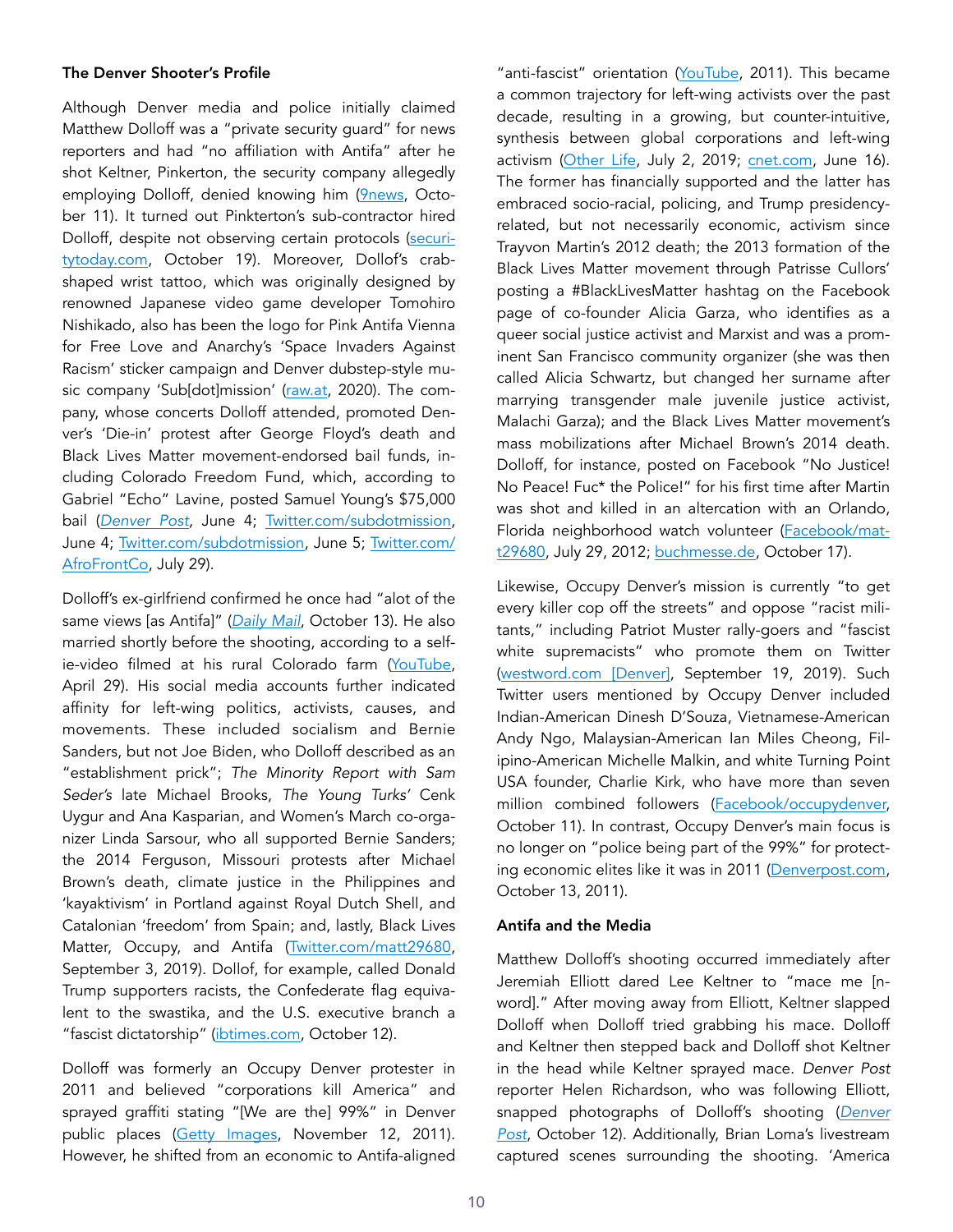First' commentator Michelle Malkin further tweeted Joseph Camp's video of Elliott screaming, "one less white supremacist...fuc\* yeah...right in the fuc\*ing dome [head]!" after the shooting [\(Twitter.com/michellemalkin,](https://twitter.com/michellemalkin/status/1316176456590876673) October 14). Camp's media team, which operates undercover to avoid Antifa activists' noticing their recordings and assaulting them, shares videos of Antifa 'actions' with "right-leaning influencers" like Malkin ([Den](https://denverite.com/2020/09/25/livestreamer-says-he-hired-men-stopped-with-guns-at-denver-protest/)[verite.com](https://denverite.com/2020/09/25/livestreamer-says-he-hired-men-stopped-with-guns-at-denver-protest/), September 25). His media team also recorded Antifa's burning an American flag in front of police officers and throwing soup cans at them during the October 10 Patriot Muster counter-rally ([YouTube](https://www.youtube.com/watch?v=_jatP38huX4), October 14).

It remains unclear whether Elliott knew reporters like Helen Richardson were following him to record his confrontations with Patriot Muster rally-goers and why Dolloff provided unlicensed security for NBC-affiliated 9news reporter, Zack Newman. Keltner was close enough to Newman that Keltner demanded he stop recording him just before his entanglement with Dolloff. Newman, however, covers bias-motivated crimes for 9news, including when Patriot Front (no relation to Patriot Muster) member Samuel Cordova spray-painted 'No More Commies' on a Denver bookshop that hosted third-grade schoolteacher Stuart Sanks' (a.k.a Miss Shirley Delta Blow) 'drag queen storytime for kids' in November 2019, which Cordova alleged was "associat-ed with Antifa" [\(9news](https://www.9news.com/article/news/investigations/colorado-hate-crimes-white-supremacist-groups/73-b6efb98a-2127-4b17-87c1-ca773c7b11ee), November 25, 2019). Since Newman walked with Dolloff and was nearby Elliott and Dolloff when Dolloff shot Keltner, Newman may, therefore, have sought to report on any Patriot Muster rallygoers' bias-motivated incidents against Elliott, such as if they called him a racial slur or assaulted him, just as he had previously reported on Patriot Front's Cordova ([9news,](https://www.9news.com/article/news/crime/unlicensed-security-guard-matthew-dolloff-shooting-probable-cause-statement/73-a5a0a0e9-11b1-4d7d-972d-7b2a25fd1173) October 13).

Patriot Front, for its part, specializes in vandalism campaigns and promotes 'pan-European' American identity and aligns with Colorado's Proud Boys chapter and Boogaloo Bois, respectively, to oppose 'pedophilia' and gun rights restrictions. However, Patriot Front rejects Proud Boys' racial inclusiveness and Boogaloo Bois' obsession with online memes and sympathy towards Antifa and Black Lives Matter (Proud Boys chairman Enrique Tarrio is a Black Cuban-American and its Colorado chapter head Louie Huey claims to be Latino) [\(Patriotfront.us,](https://patriotfront.us/manifesto/) 2020; [buzzfeednews.com,](https://www.buzzfeednews.com/article/janelytvynenko/patriot-front-preparing-after-trump?bftwnews&utm_term=4ldqpgc%22%20%5Cl%20%224ldqpgc) October 27; [9news](https://www.9news.com/article/news/investigations/colorado-hate-crimes-white-supremacist-groups/73-b6efb98a-2127-4b17-87c1-ca773c7b11ee?fbclid=IwAR1JD9q6bXdwC58IjkNJj8yafAB5c04L_tfvOJR3iPE8R7veyYDmEVasCxs), No-vember 25, 2019[; itsgoingdown.org](https://itsgoingdown.org/our-friends-from-twp-proud-boys-march-with-neo-nazis-in-denver-community-mobilizes/), October 4, 2019). On the other end, Antifa aligns with Denver Communists, Denver's Democratic Socialists of America (DSA)

chapter—whose New York and Detroit chapters' members include U.S. House Representatives Alexandria Ocasio-Cortez and Rashida Tlaib—and even Patriot Front, in opposing U.S. sanctions on Iran. However, Antifa condemns Denver Communists' policy of "self-defense" by simply "outnumbering fascists" like Patriot Front at rallies as well as DSA's "avoiding physical confrontations with fascists" by relying on de-escalation and 'marshals' to "maintain order and safety" [\(incendi](https://incendiarynews.com/2020/01/30/denver-psl-and-dsa-allow-fascists-at-anti-war-rally/)[arynews.com](https://incendiarynews.com/2020/01/30/denver-psl-and-dsa-allow-fascists-at-anti-war-rally/), January 20; [Twitter/DenverCommies,](https://twitter.com/DenverCommies/status/1312930961311629312) October 5).

Newman has also covered Antifa black-bloc 'actions' alongside Antifa activists and fellow 9news reporter, Jordan Chavez, who has worn black-bloc [\(Twitter.com/](https://twitter.com/newgoo4you/status/1321631914625814528) [newgoo4you](https://twitter.com/newgoo4you/status/1321631914625814528), October 29). A Colorado Black Lives Matter Twitter account, which supports Antifa "comrades who dress in [black]-bloc," further promised to keep "100% safe…one of [our]" 9news newscasters, Kyle Clark, three days before Dolloff's shooting [\(Twitter.com/](https://twitter.com/saytheirnames6/status/1313911146810732544) [saytheirnames6,](https://twitter.com/saytheirnames6/status/1313911146810732544) October 7; [Twitter.com/saytheir](https://twitter.com/saytheirnames6/status/1319794266659409920)[names6,](https://twitter.com/saytheirnames6/status/1319794266659409920) October 24). Therefore, mutual relationships appear to have existed between Dolloff and Denver reporters near the shooting, who recorded the photogenic Elliott's confrontations with Patriot Muster rally-goers. Further, Dolloff's lawyer noted during his first court appearance that Elliott now considers Dolloff "a hero" ([Twitter.com/newgoo4you](https://twitter.com/newgoo4you/status/1319813672450117632), October 23). Elliott also studied broadcasting at Brooklyn's Kingsborough Community College and referred to "our news compa-ny" in interviews after the shooting [\(9news](https://www.9news.com/video/news/local/security-guard-shooting/lee-keltner-shooting-witness-interview/73-92674aa1-ecd0-40d2-973e-b9d4fa0cf8ba), October 15; [CBS \[Denver\]](https://denver.cbslocal.com/2020/10/20/lee-keltner-shooting-jeremiah-elliott-death-argument-matthew-doloff/), October 20).

Moreover, Brian Loma, who is a left-wing nemesis of Joseph Camp, is not only an independent reporter, but also Occupy Denver's leader. He should have crossed paths with Dolloff through their local activism and Elliott though his reporting on Antifa, including at the July 25 highway protest. Loma, like 9news reporters, was also allowed by Antifa to record its July 2 clashes with police officers, who used pepper balls to counter Antifa's spraying irritants and throwing items at them ([CBS \[Den](https://denver.cbslocal.com/2020/07/02/denver-police-protests-civic-center-park-arrests-violence/)[ver\],](https://denver.cbslocal.com/2020/07/02/denver-police-protests-civic-center-park-arrests-violence/) July 2). Antifa sought to establish a Denver Civic Center Park 'autonomous zone' modeled on the rapper Solomon "Raz" Simone-led Capitol Hill Autonomous Zone (CHAZ) in Seattle, which was disbanded in June after two shootings occurred there, and anarchist-Marxist semi-autonomous states like Rojava and aspiring separatist regions like Catalonia, which 'international socialists' believe has countered Spain's "nationalist turn" ([Seattle Times](https://www.seattletimes.com/seattle-news/crime/after-chop-shooting-activists-and-officials-look-for-ways-to-prevent-protest-zone-violence/), June 21; [isreview.org](https://isreview.org/issue/110/should-socialists-support-catalonias-independence-movement), May 2,